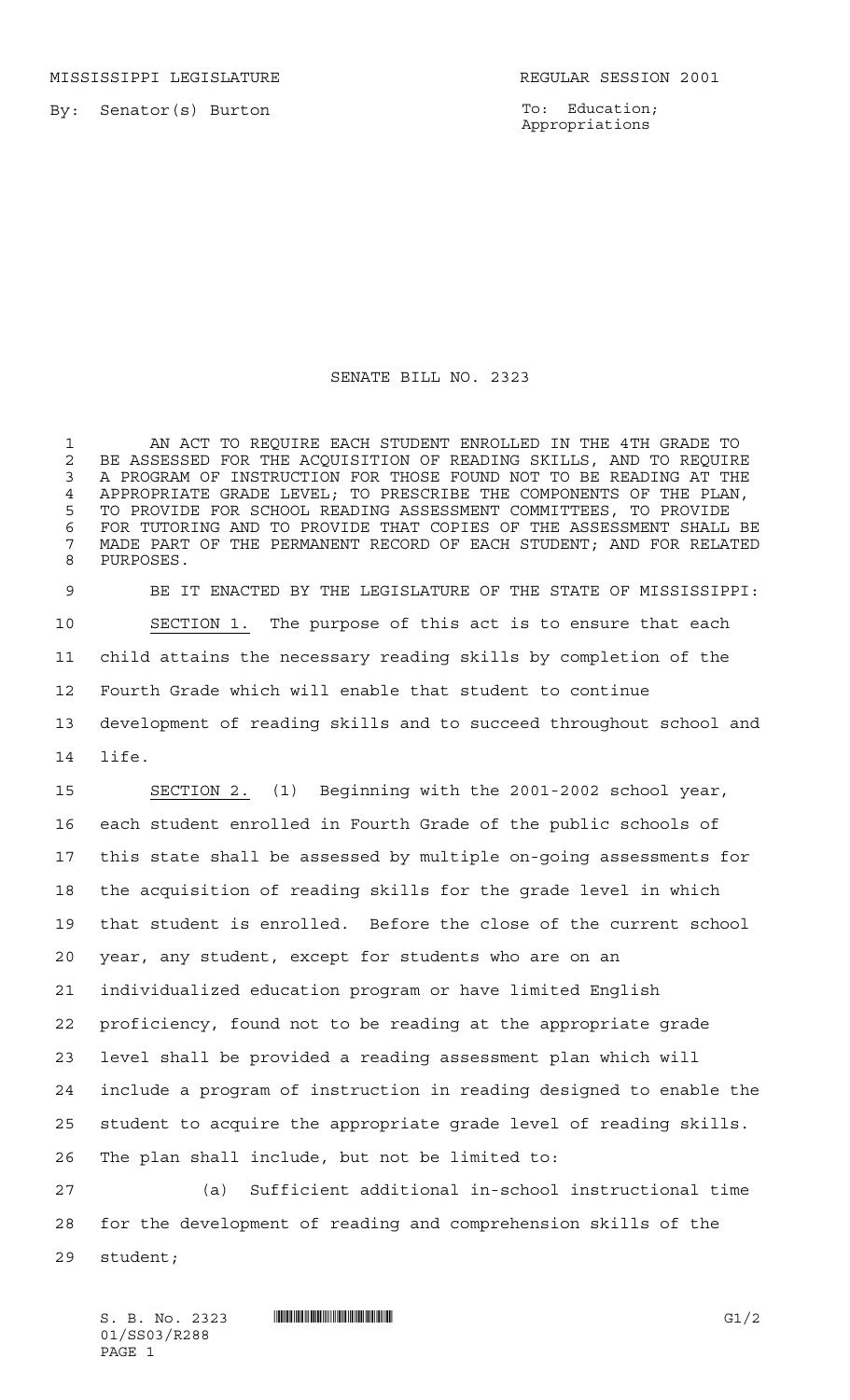(b) If necessary, tutorial instruction after regular school hours, on Saturdays and during summer; and

 (c) Utilization of teaching methodologies, including phonics and other methodologies in wide practice, as is determined appropriate by the reading assessment committee.

 The student shall be reassessed at the conclusion of the program of instruction. The program of instruction shall continue until the student is determined to be reading at or above grade level. The student may continue to progress to the next grade level while the tutorial reading instruction continues.

 (2) Each school site shall establish a committee composed of educators, which if possible shall include a certified reading specialist, to determine the reading assessment plan for each student for whom one is necessary. A parent or guardian of the student shall be included in the development of the reading assessment plan for that student. Every school district shall adopt and annually update a district plan which includes a plan for each site and which outlines how each school site will comply with the provisions of this act.

 (3) For any Fourth Grade student not reading at that grade level as determined by multiple assessments including a nationally recognized reading assessment given mid-year, a new reading assessment plan shall be developed as specified in this section and implemented. In addition to other requirements of this act, the plan shall include specialized tutoring and may include a recommendation as to whether the student should be retained in the Fourth Grade at the close of that year.

 (4) Copies of the results of the assessment administered pursuant to subsection (1) of this section shall be made a part of the permanent record of each student until the student is reading on grade level so that the results of the next grade level assessment can be measured against the previous grade level

results.

01/SS03/R288 PAGE 2

 $S. B. No. 2323$  . So  $R$